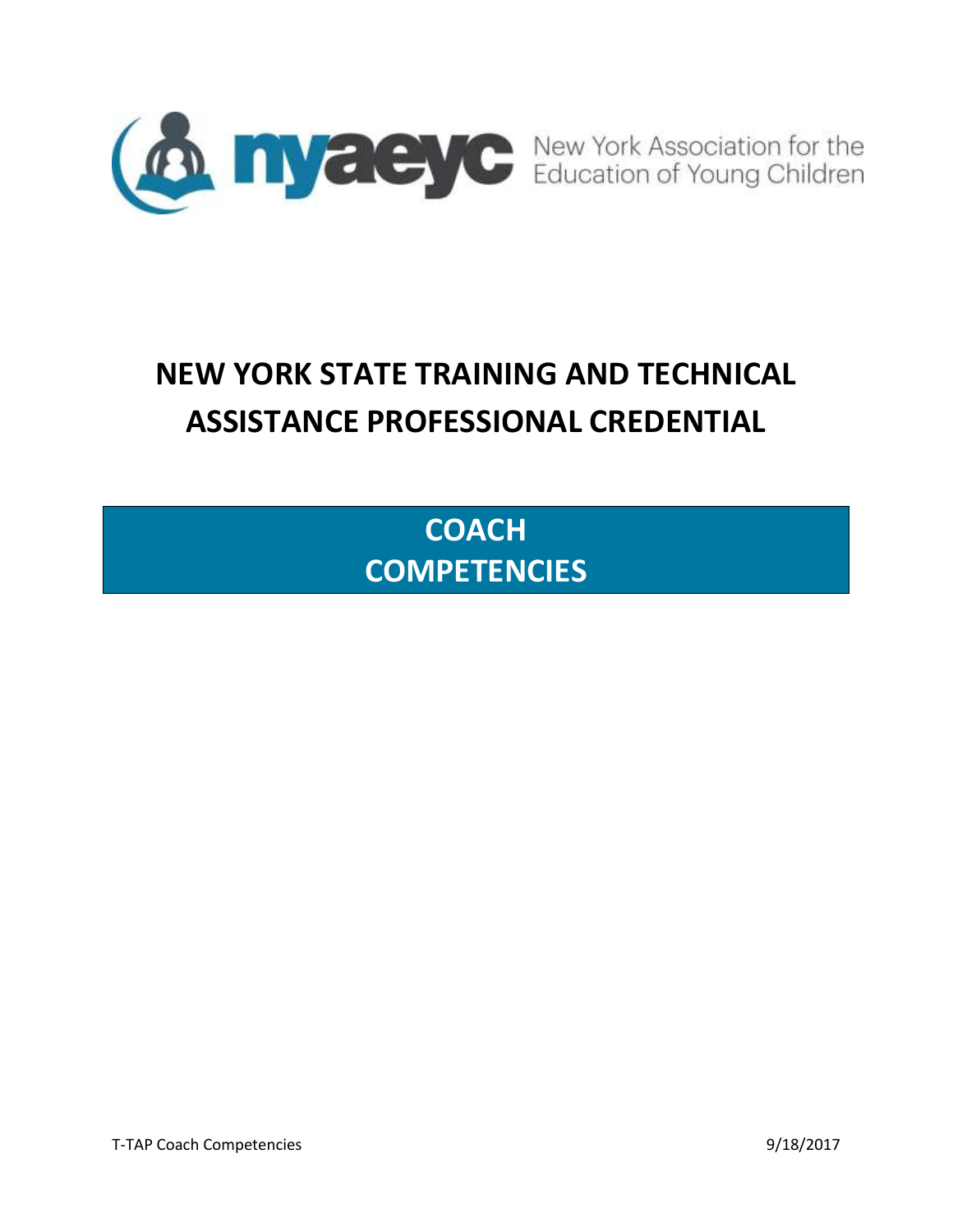| *Approved by the New York State Early Childhood Advisory Council Workforce Development Workgroup -<br>November 2015 |   |
|---------------------------------------------------------------------------------------------------------------------|---|
| Core Beliefs                                                                                                        | 3 |
| <b>Coaching Definition</b>                                                                                          | 3 |
| Content Area 1: Relationship Building and Communication                                                             | 4 |
| Content Area 2: Adult Learning Theory                                                                               | 5 |
| Content Area 3: Professionalism                                                                                     | 6 |
| Content Area 4: Facilitating Learning and Results                                                                   | 7 |
| Content Area 5: Assessing Success of the Coaching Partnership                                                       | 8 |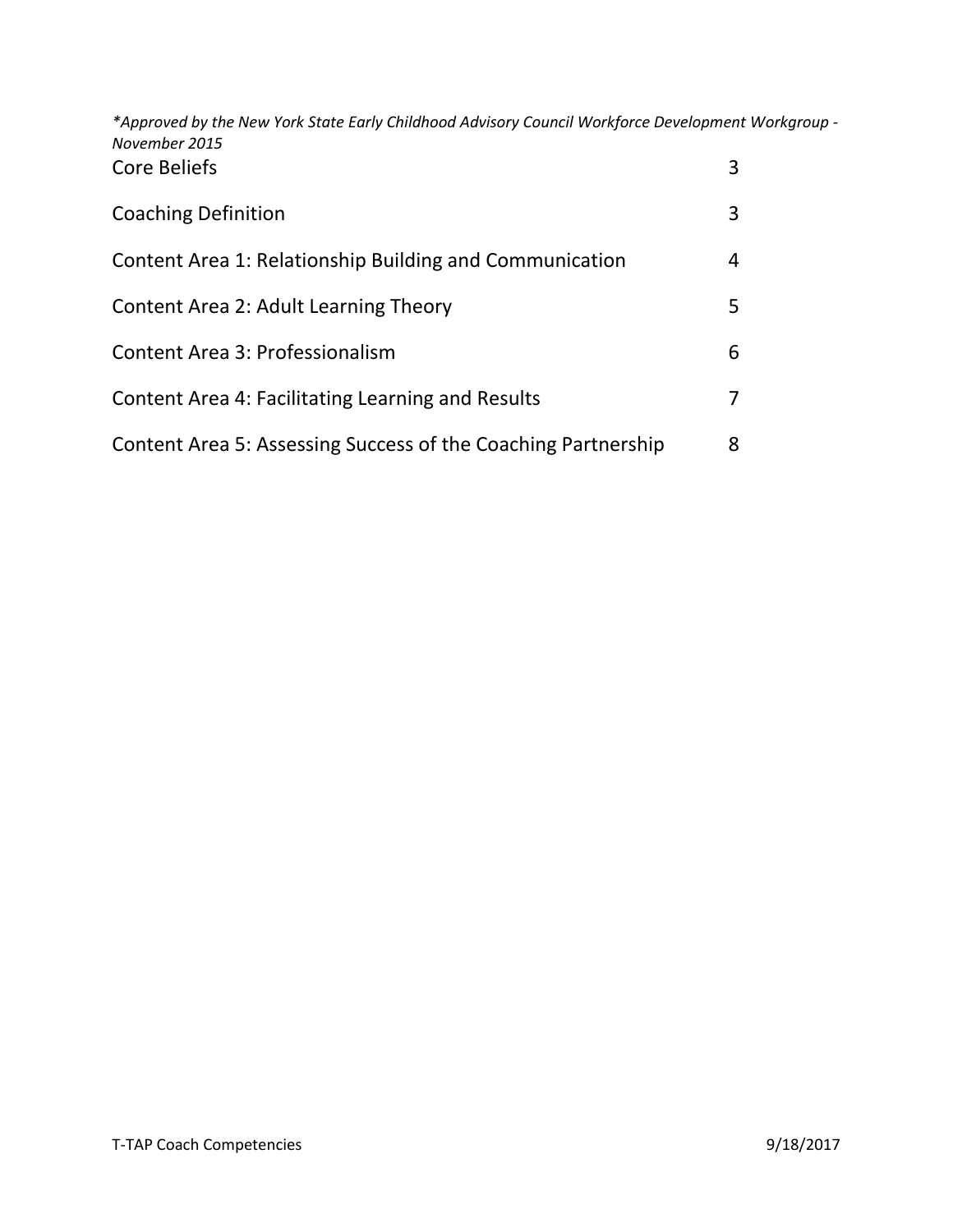### **CORE BELIEFS**

*From Core Body of Knowledge*

- 1. Children are born ready to learn.
- 2. Every human being is a unique individual, with diverse modes of learning and expression as well as interests and strengths.
- 3. Children are worthy of the same respect as adults.
- 4. Children's needs for shelter and for physical, intellectual, emotional, and social nourishment must be met for them to grow, develop, and learn to their fullest potential.
- 5. Children have the right to secure, trusting relationships with adults and to safe, nurturing environments.
- 6. Children learn through play.
- 7. Children construct their own knowledge based on their curiosity and driven by their interactions. This active construction is facilitated by interaction with adults and other children.
- 8. Children's learning is active and follows a recurring path: awareness, exploration, inquiry and application.
- 9. Children learn best when exposed to and engaged in high-quality environments, interactions, and relationships.
- 10. Children learn best when adults in their lives work in partnership with one another.
- 11. All children and their families, regardless of their ethnic origins, value systems, faiths, customs, languages, and compositions, must be equally respected.
- 12. Families and children have the right to support systems that foster their growth and development.
- 13. Teaching and learning are dynamic, integrated, and reciprocal processes.

#### **COACHING CORE VALUES**

- 1. Coaching requires authentic collaboration; to be effective it must be a partnership.
- 2. Coaching requires respectful, professional regard for the coachee.
- 3. Coaching is not static; being in a learning relationship is a dynamic process.
- 4. Coaching goes beyond the surface of quality practice to explore the roots of what supports children's growth and development and seeks application of best practices.
- 5. Coaching relies on being open to possibilities and welcoming the unexpected.
- 6. Coaching promotes self-reflection and experimentation as primary learning strategies.
- 7. Coaching is a parallel process. The coach practices and models behaviors and dispositions that support the coachee's learning.
- 8. Coaching should assist coachees to develop self-awareness, self-reflection, and self-directed action to benefit the children and families whom the coachee serves.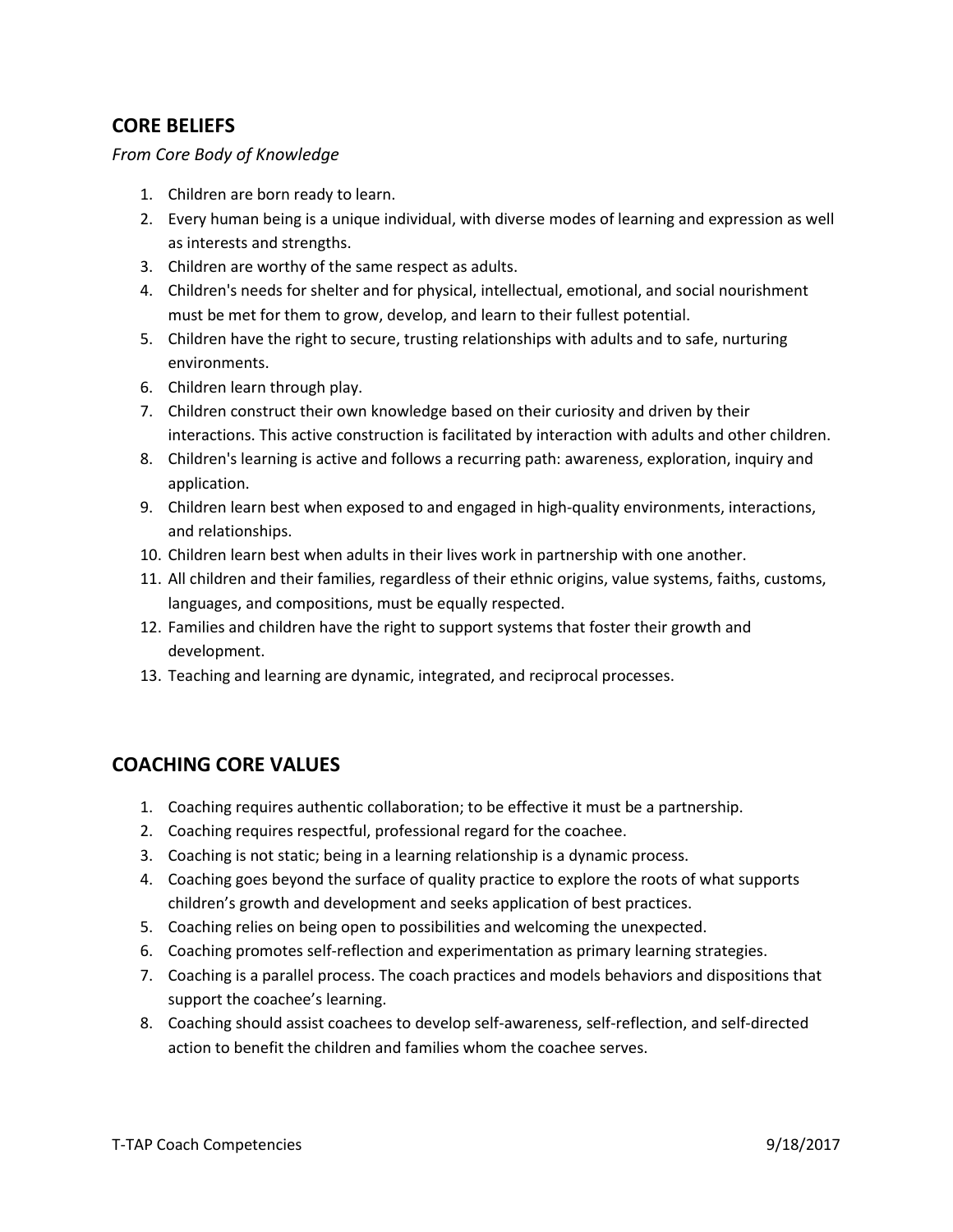## **COACHING DEFINITION**

*Adopted for NAEYC*

Coaching is a relationship-based process led by an expert with specialized and adult learning knowledge and skills, who often serves in a different professional role than the recipient(s). Coaching is designed to build capacity for specific professional dispositions, skills and behaviors and is focused on goal-setting and achievement for an individual or group.

## **CONTENT AREA 1: RELATIONSHIP BUILDING AND COMMUNICATION**

*Establishing Trust with the Coachee: Ability to create a safe, supportive environment that produces ongoing mutual respect and trust.*

- 1. Uses positive interpersonal skills to develop a respectful and responsive relationship with coachee.
- 2. Demonstrates respect for and interest in the individual abilities of coachee.
- 3. Partners with coachee to identify learning and communicating styles and preferences.
- 4. Demonstrates feelings of care and empathy that are strength-based and focused on positive change when working with coachee.
- 5. Provides support as needed by coachee while maintaining a professional relationship.
- 6. Demonstrates a commitment to the concept of shared learning by using strategies that encourage shared decision making, joint problem-solving, and partnership development.
- 7. Demonstrates cultural competence and understands its relevance to the relationship (i.e. employs practices that are gender-neutral, racially and ethnically inclusive, etc.).
- 8. Provides support to make community connections that build and expand collaborative relationships.
- 9. Demonstrates appreciation for the coachee's perspective, even when it is different from one's own.
- 10. Recognizes the importance of coachee "self-discovery".
- 11. Models openness to learning and taking risks.
- 12. Remains focused on the coachee's needs when disagreements or conflicts surface.

*Active Listening: Ability to focus completely on what the coachee is communicating to understand the coachee's intent in the context of their values and goals, and to support coachee self -expression.*

- 1. Encourages, explores, and accepts without judgment the coachee's expression of feelings, perceptions, concerns, beliefs, suggestions, etc.
- 2. Uses therapeutic listening to distinguish the coachee's words, tone of voice, and body language to understand what is actually being said.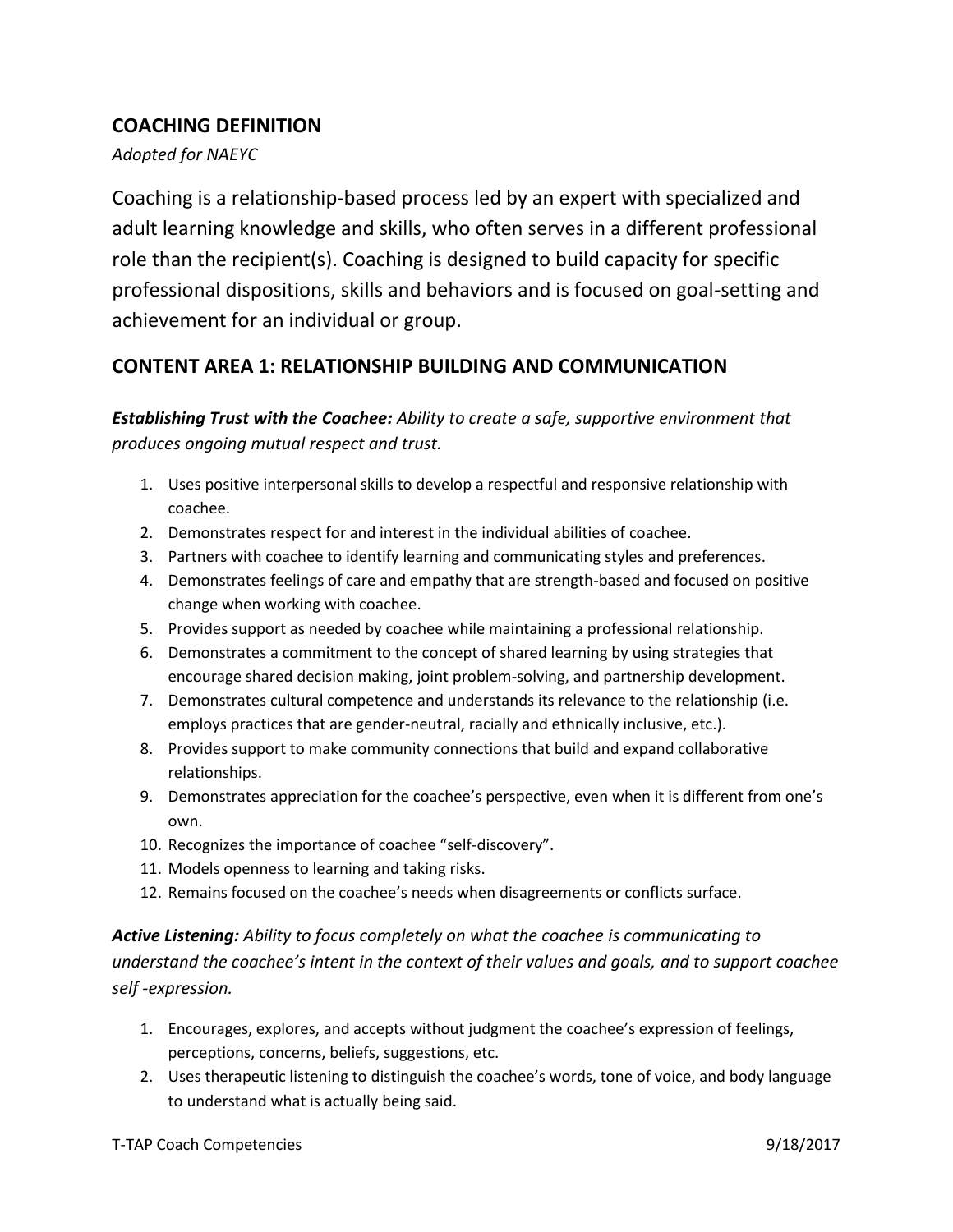- 3. Summarizes, paraphrases, and restates to reflect back what the coachee has said for clarity and understanding.
- 4. Makes the coachee's communication a focal point of the interaction by integrating and building on his/her perspective.

*Powerful Questioning: Ability to ask questions that provide information and stimulate thinking in support of the coachee's learning and goals.*

- 1. Asks questions that elicit the coachee's perspective.
- 2. Asks questions that facilitate vision and create challenge.
- 3. Asks questions that create greater clarity.

*Direct Communication: Ability to communicate effectively during coaching sessions and to use language that has the greatest positive impact on the coachee's quest for excellence.*

- 1. Is clear, articulate, and direct in communicating coaching objectives, providing feedback, and making recommendations.
- 2. Uses reframing to give the coachee another perspective on their wants or concerns.
- 3. Develops communication pathways that specify how information will be shared with administrators, teachers, families, and funders.

#### **CONTENT AREA 2: ADULT LEARNING THEORY**

*Track Record of Adult Learning Expertise: Knowledge, skills, and dispositions to design effective learning experiences for coachee.* 

- 1. Integrates information that is comprehensive, meaningful, and relevant to participant needs; making connections between theory and practice.
- 2. Demonstrates ability to apply motivational strategies in relationship-based (RB) settings.
- 3. Designs goals, SMART objectives and improvement plans in partnership with the coachee.
- 4. Chooses instructional methods and materials that are appropriate for the proposed learning objectives.
- 5. Acknowledges and builds on the experience and knowledge coachee bring to the relationshipbased setting.
- 6. Provides opportunities for coachee to practice and integrate new learning into their current setting, experience and knowledge base.
- 7. Lays the groundwork for transfer of learning by using a variety of instructional techniques that promote ongoing learning and the development of communities of practice.
- 8. Provides interactions for coachee that are tailored to individual learning styles and preferences.
- 9. Facilitates a comfortable learning environment that acknowledges contributions by all involved.
- 10. Demonstrates a commitment to shared learning by using a feedback process that is strengthbased.
- 11. Incorporates a process of goal setting and ongoing review of goals.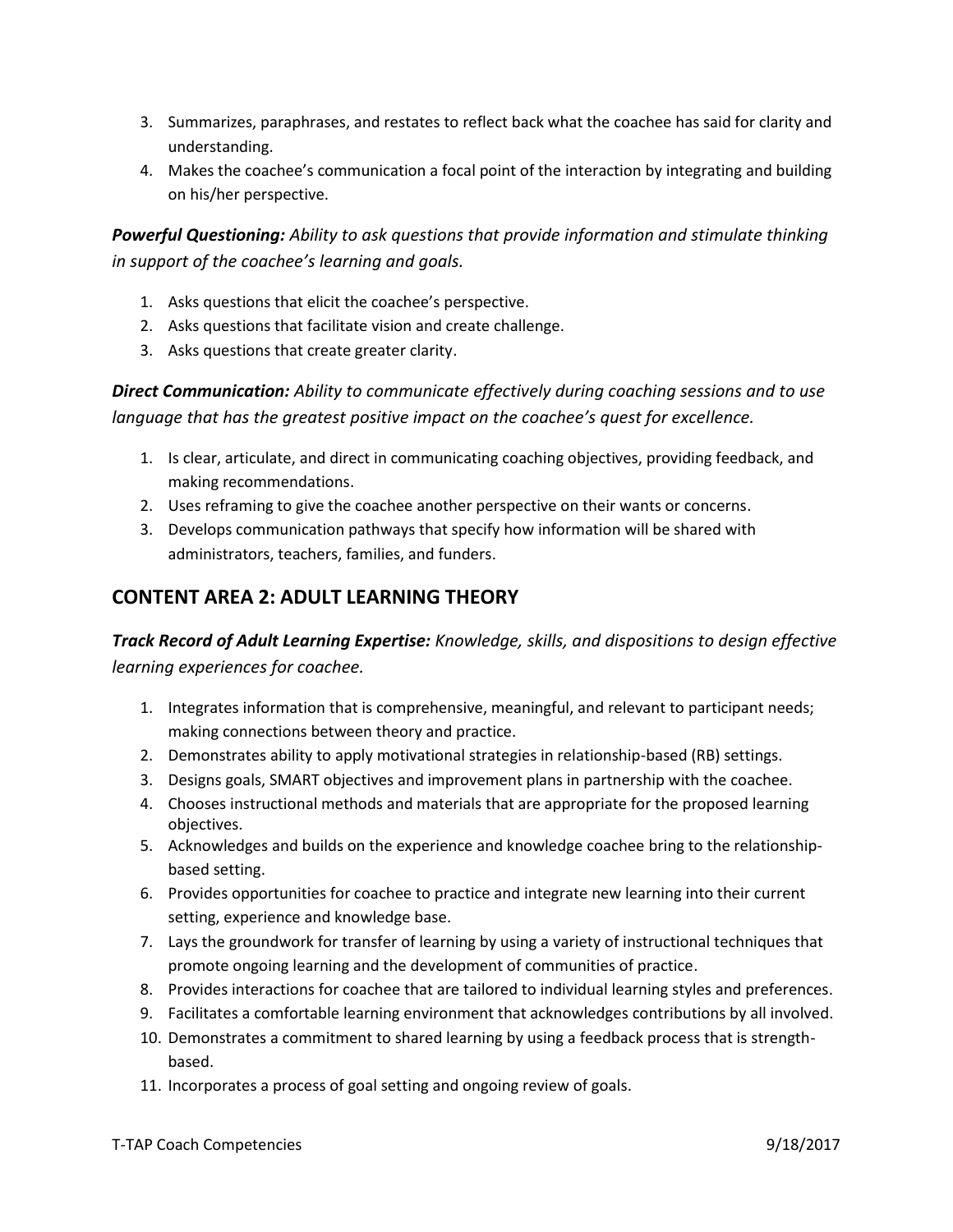## **CONTENT AREA 3: PROFESSIONALISM**

*Meeting Ethical Guidelines & Demonstrating High Professional Standards: Ability to make difficult decisions that have moral and ethical implications during the work, while understanding and aligning requirements of the specific coaching initiative with the needs and expectations of the coachee.* 

- 1. Develops and maintains skills in various forms of technology needed for successful completion of job responsibilities.
- 2. Demonstrates knowledge of and adheres to the [NAEYC Code of Ethical Conduct supplement for](https://www.naeyc.org/files/naeyc/file/positions/ethics04.pdf)  [Adult Educators](https://www.naeyc.org/files/naeyc/file/positions/ethics04.pdf) for making professional decisions.
- 3. Understands and demonstrates the ability to maintain confidentiality in all areas.
- 4. Demonstrates ethical and professional behavior, including trustworthiness and integrity.
- 5. Addresses needs of coachee without personal bias of values, beliefs, prejudices and past experiences.
- 6. Uses reflective practice to re-examine actions and feelings expressed by coachee, to solve ethical dilemmas, and to reflect on his/her own work.

*Commitment to Quality: Demonstrating leadership in the early childhood field with a proven track record of driving quality practices to classrooms and children.* 

- 1. Demonstrates understanding of New York's Early Childhood Professional Development Systems and early childhood and/or school age content knowledge as defined by relevant policies, regulations, and standards.
- 2. Demonstrates content competence in child development, curriculum, child assessment, standards, family engagement, health and safety standards and business practices or provides coachee with a content specific expert.
- 3. Develops and maintains an awareness of current research.
- 4. Demonstrates the ability to incorporate best practices into work with coachee.
- 5. Advocates, supports, and works towards standards of quality.
- 6. Develops and maintains resources to support the coachee.
- 7. Provides accurate information of training's relationship to New York State Core Body of Knowledge, Early Learning Guidelines, Prekindergarten Foundation for the Common Core, K-12 Common Core Learning Standards, Credentials, Teacher Certification, Afterschool Accreditation as well as national CDA and program accreditation criteria.
- 8. Demonstrates leadership in the field through ongoing professional development and networking at the local, state and national level.

*Prioritizing Cultural Competence: Demonstrating a thoughtful, methodical approach to integrating strategies to promote cultural competence in all aspects of coaching and support.* 

1. Uses evidence-based practices that are culturally and linguistically competent.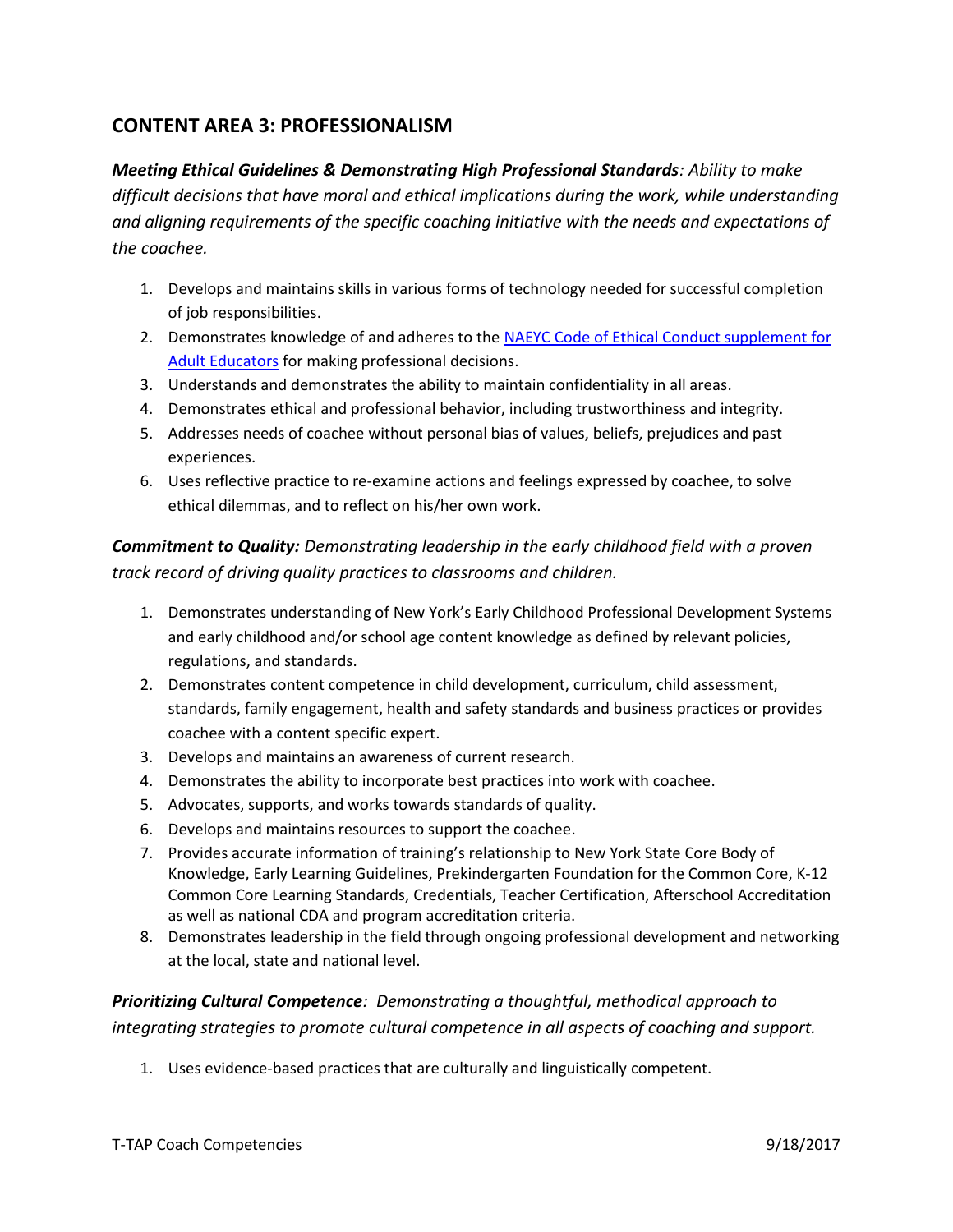- 2. Collects and analyzes data using variables that have meaning to and an impact on culturally diverse groups.
- 3. Advocates for or with populations that are underserved or unserved.
- 4. Demonstrates understanding of developmentally and Culturally Appropriate Practices (reference NAEYC's DAP/DCAP position paper).

#### **CONTENT AREA 4: FACILITATING LEARNING AND RESULTS**

*Creating Awareness: Ability to integrate and accurately evaluate multiple sources of information and to make interpretations that help the coachee to gain awareness in support of their goals.*

- 1. Helps the coachee to evaluate alignment of values, goals, and actions using the appropriate tool when necessary.
- 2. Identifies the thinking behind the coachee's underlying concerns (knowledge, skill, disposition).
- 3. Assists the coachee to identify major strengths and areas for learning and growth.
- 4. Communicates insights and broader perspectives to help the coachee see different, interrelated factors that affect them and their program.
- 5. Helps the coachee to discover for themselves alternative viewpoints and find new possibilities for action.

*Planning and Goal Setting: Ability to develop and maintain a strength based, effective coaching plan with the coachee.*

- 1. Consolidates collected information to establish a coaching plan with the coachee that addresses concerns and areas for learning and program improvement.
- 2. Supports the coachee in prioritizing goals and actions and creates an implementation plan with goals that are attainable, measurable, specific and have target dates.
- 3. Targets early successes that are important to the coachee.
- 4. Supports ongoing reflection with the coachee to determine progress on goals and whether adjustments to the plan are necessary.
- 5. Helps the coachee identify and access different resources needed to achieve their goals.

*Designing Actions for Implementation: Ability to create, with the coachee, opportunities for ongoing learning and actions that will most effectively accomplish agreed upon goals.*

- 1. Promotes active experimentation and self-discovery, assisting the coachee to identify and act on opportunities that will enable them to demonstrate, practice and deepen new learning and practices.
- 2. Chooses the coaching mode most appropriate for the specific objectives and learning needs of the coachee, i.e. uses consulting, technical assistance, collaborating, or cognitive coaching methods depending on the coachee's level of information and skill in addressing a goal.
- 3. Demonstrates and models processes and actions that can help the coachee achieve their goals.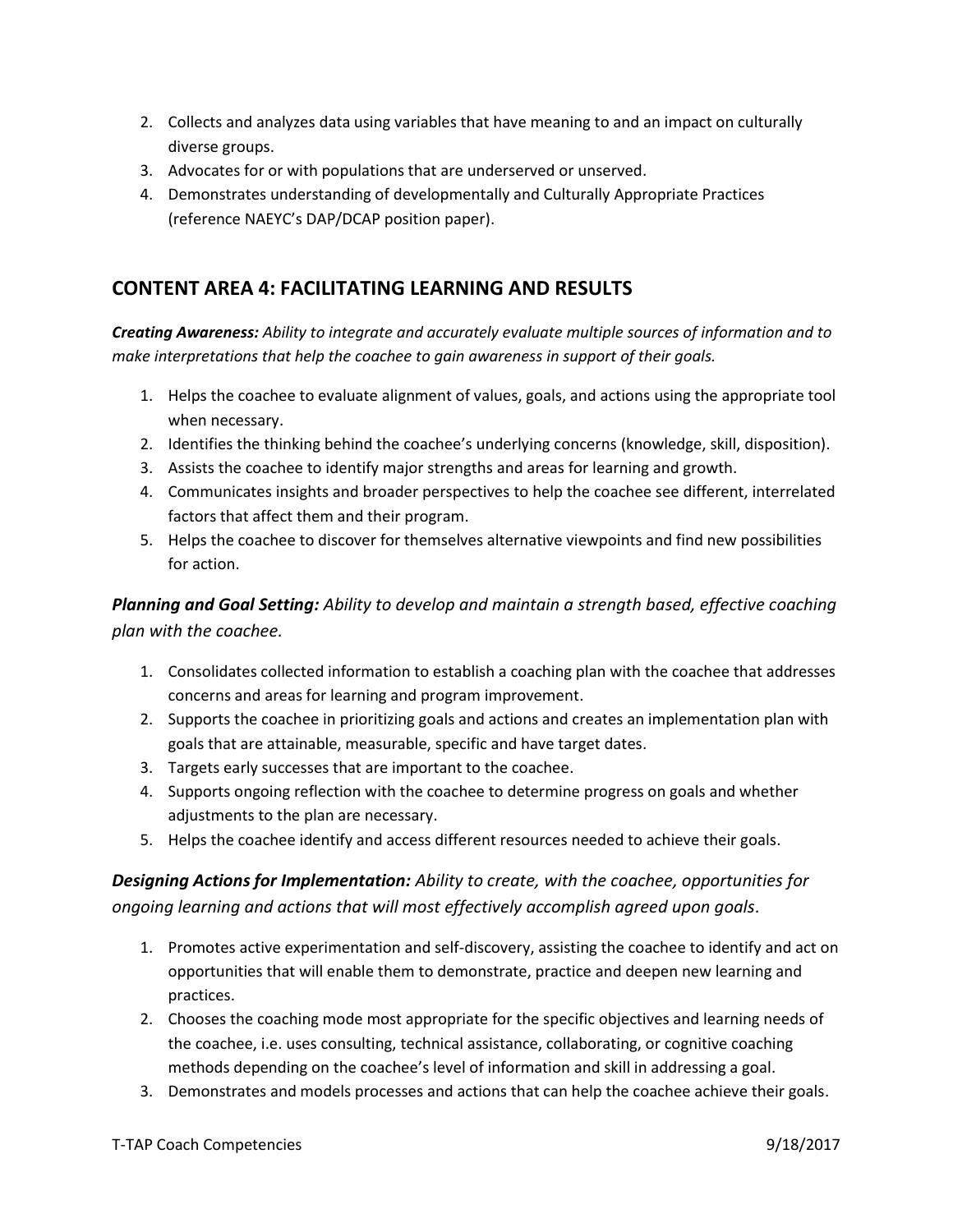- 4. Brings together seemingly conflicting perspectives to evoke creative solutions aligned with coachee's goals.
- 5. Supports the coachee in acting strategically to take advantage of activities, partnerships, and/or environmental conditions that will contribute to achieving their goals.

*Managing Progress and Accountability: Ability to maintain focus on the coachee's stated priorities while recognizing the coachee's responsibility for action and progress.*

- 1. As needed, identifies possible actions that will lead to agreed upon goals.
- 2. Follows through on own commitments.
- 3. Supports the coachee in self-reflection on progress: what has been learned and/or accomplished since previous coaching session(s).
- 4. Checks in, as needed, with the coachee (e.g. coaching plan and outcomes, agreed upon course of action).
- 5. When barriers to progress are identified, engages the coachee to explore alternative ideas and solutions, evaluate options, and make decisions.
- 6. Continuously works to align the coachee's goals with current activities and direction.
- 7. Encourages coachee's self-development in making decisions, addressing key concerns, determining priorities, and in other competencies needed for continuous program improvement.
- 8. Analyzes the collected data and provides reliable information to the coachee.

## **CONTENT AREA 5: ASSESSING SUCCESS OF THE COACHING PARTNERSHIP**

*Assessing Coach Practice: Engages in continual self -reflection of their professional practices and how their practices influence the coachee's performance and outcomes.* 

Uses both self- reflection and feedback tools, such as:

- *a.* The New York State Coaching Competencies Assessment Tool. *(NEEDS TO BE DEVELOPED)*
- *b.* A method of gathering feedback from coachee regarding the coachee's experience of and satisfaction with the coaching partnership. *(NEEDS TO BE DEVELOPED)*

*Assessing Coachee Outcomes: Fosters a conversation that promotes and clarifies the coachee's measureable criteria for success, including the coachee's ability to set goals for future gains in their thinking, skills, knowledge and practices. In the initial meetings, it is important to foster discussion about the specific criteria for success of stated individual and programmatic goals and outcomes. Develops measurable criteria for success, in partnership with coachee, in the following areas:*

1. Expansion of the coachee's ability to self-reflect, self-analyze and self-modify.